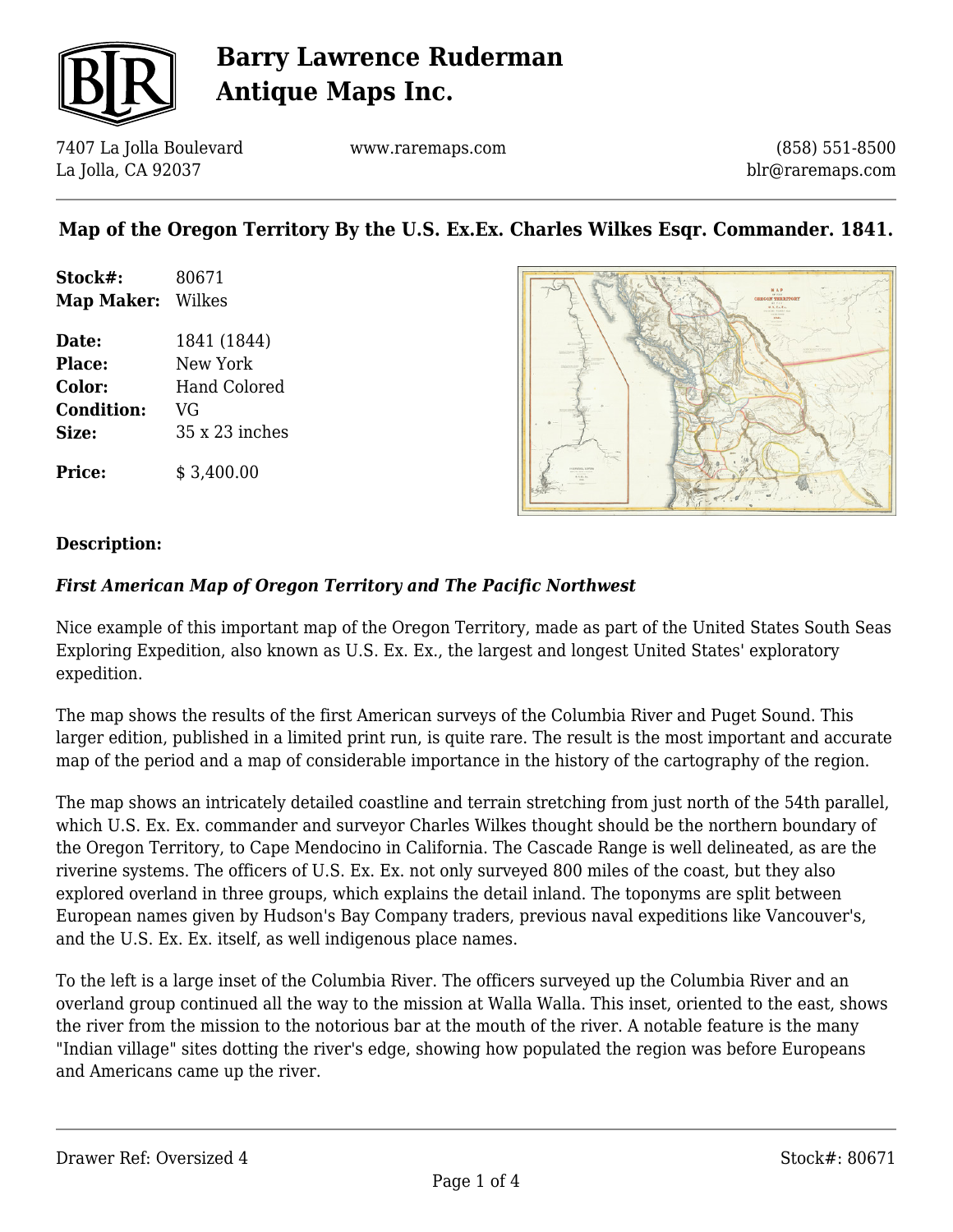

7407 La Jolla Boulevard La Jolla, CA 92037

www.raremaps.com

(858) 551-8500 blr@raremaps.com

## **Map of the Oregon Territory By the U.S. Ex.Ex. Charles Wilkes Esqr. Commander. 1841.**

Wilkes, the primary architect of this and the other maps made on the voyage, drew upon the information provided in recent maps by Hood, Arrowsmith and Parker, as well as information from Jedidiah Smith and Peter Skene Ogden. In a note in northeast he mentions that, for the western portion of the map, he relied heavily on the information of the Hudson's Bay Company traders, whom he met on an overland foray, and, for the east, on the recently returned overland exploration expedition of John C. Fremont and the United States Topographical Corps.

### **United States South Seas Exploring Expedition (U.S. Ex. Ex.)**

By the 1830s, the United States was eager to learn more about the Pacific Northwest, an area that had been contested by Britain for decades. The first boundary negotiation took place in 1818 and, by the late 1830s, streams of American immigrants had begun to make their way west in wagon trains, drawing the boundary question into sharp relief.

Additionally, the young nation craved international recognition like that garnered for Britain by Cook and for France by La Perouse. Leaders in Washington thought that if they mounted their own large-scale naval voyage of exploration, they would be considered as equals on the international intellectual stage. Despite enthusiasm in some corners, after initially approved in 1836 the voyage floundered due to lack of support from the conservative United States Navy. Eventually, Martin van Buren, who had inherited the project when he became President, appointed Secretary of War Joel Poinsett to take charge of the operation. Poinsett, in turn, chose Lieutenant Charles Wilkes (1798-1877) to head the squadron.

Wilkes was forty years old when selected to lead U.S. Ex. Ex. Although he had little command experience, a shortcoming that would become a liability while at sea, he was one of the country's premier nautical surveyors; at the time he was chosen he was heading the Depot of Charts and Instruments in Washington D. C.

Wilkes was given six ships to command-one of, if not the, largest exploratory expedition ever mounted. Additionally, he selected a corps of nine scientists to accompany the mission and he put himself in charge of the physical sciences, surveying, astronomy, meteorology, and nautical science. Other scientists included Titian Peale, son of Charles Wilson Peale, and James Dwight Dana. The two artists included on the roster, Alfred Agate and James Drayton, got to use a new invention, a camera lucida, which projected an image on paper for tracing. Surveying, however, was Wilkes' top priority, a preference that continually frustrated his fellow scientists.

The squadron left August 18, 1838. First, they sailed for Madeira, then round Cape Horn and up the western coast of South America before setting off across the Pacific to Sydney. Then, the ships turned south to explore Antarctica, the last great unknown continent of the world. Afterward, they stopped at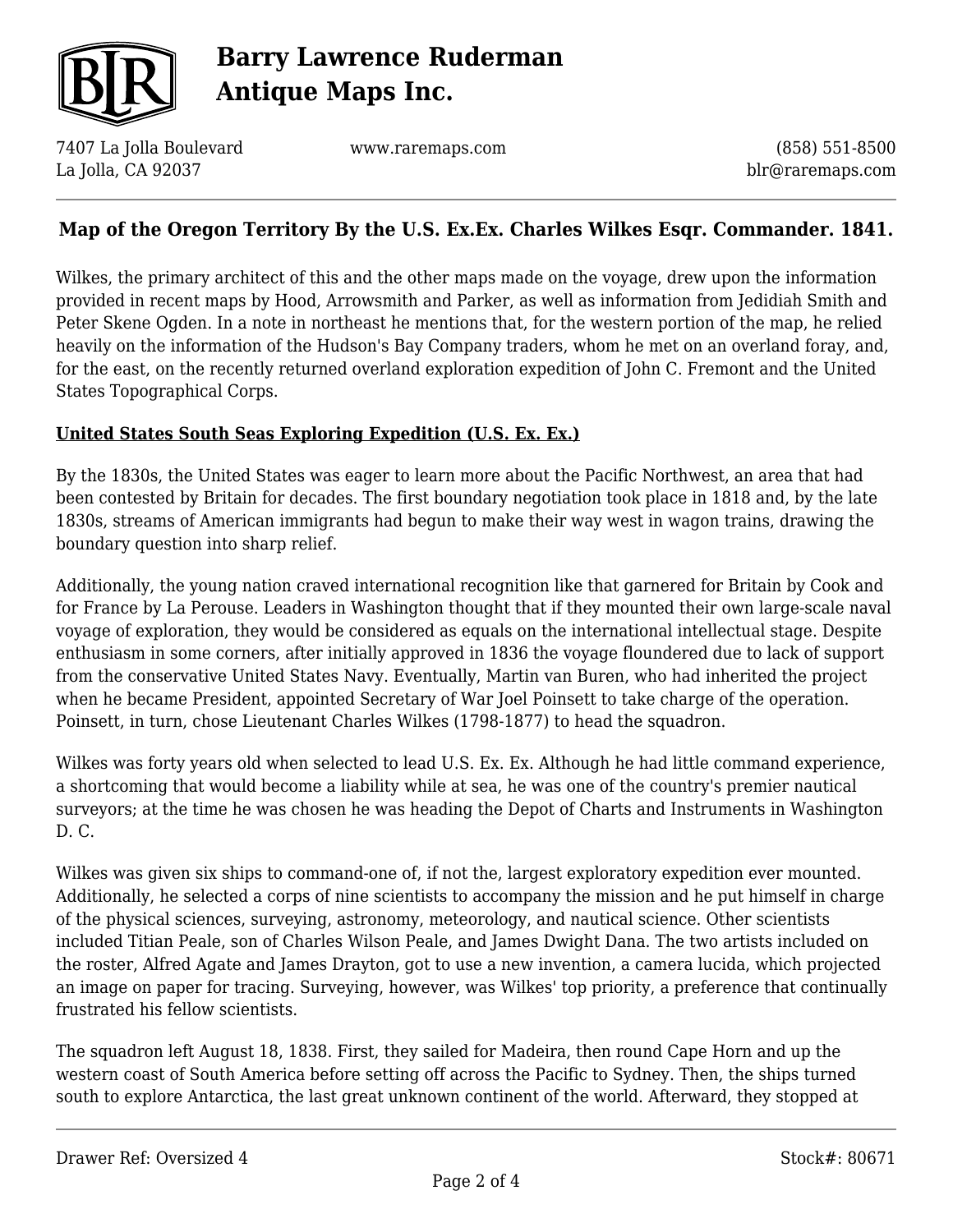

7407 La Jolla Boulevard La Jolla, CA 92037

www.raremaps.com

(858) 551-8500 blr@raremaps.com

### **Map of the Oregon Territory By the U.S. Ex.Ex. Charles Wilkes Esqr. Commander. 1841.**

Hawaii en route to the Pacific Northwest, where they conducted the surveys for this map in 1841. Then, the squadron crossed the Pacific again, sailed through the Philippines and Borneo, around the Cape of Good Hope and back to New York on June 10, 1842.

#### **Publications and Outcomes of U.S. Ex. Ex.**

Upon their return, Wilkes himself oversaw the preparation of the thousands of pages of data and notes for publication. He also had to contend with a court martial about his behavior and dispensing of punishments while at sea, although he was acquitted of all but one charge. Congress was also interested in the results of the voyage and sought to control the distribution of the narrative and subsequent reports. They limited publication to 100 lavish copies which were allocated to each of the states, allies of the United States, the Library of Congress, the Naval Lyceum, and the principal officers of the voyage. However, as print runs could not be smaller than 250, additional copies lacking the seal of the United States were also distributed by private booksellers.

The first official publications to appear were Wilkes rambling five-volume narrative of the voyage, accompanied by a folio atlas, in 1844. This map appeared in that atlas. A further 19 volumes were prepared over the course of 30 years, each on a different scientific topic, although only 14 were ever distributed. Perhaps the most impressive legacy of the expedition were the almost 250 charts Wilkes prepared in two atlases (completed 1858, published 1861, but not distributed until after the Civil War). These formed the basis of the United States Hydrographic Office.

The Hydrographic Office was not the only institution affected by the U.S. Ex. Ex. The immense natural and ethnographic collections brought back were initially displayed at the U. S. Patent Office. Later, they formed the basis of the collection for the Smithsonian Institution. Additionally, specimens from the voyage helped to start the U.S. Botanical Garden, the National Herbarium, and the National Observatory.

### **The British-US Boundary Dispute**

Another outcome of the voyage had to do especially with the subject of this map. The Oregon Territory was becoming a topic of increasing importance to the United States by the time the voyage returned. Even before Wilkes arrived in the Pacific Northwest in 1841, the Hudson's Bay Company was reporting that the expedition would likely increase the U.S. government's desire to possess the area. In June 1842, just as the ships returned to New York, the expedition became a topic in the continuing boundary negotiations with Britain. Wilkes himself was a strong advocate for the 54'40" boundary, as shown on this map.

Additionally, the 1840s was the boom decade of the Oregon Trail. Between 1840 and 1860, 400,000 journeyed overland on the 2,000 mile Oregon Trail; they formed one of the largest mass migrations in